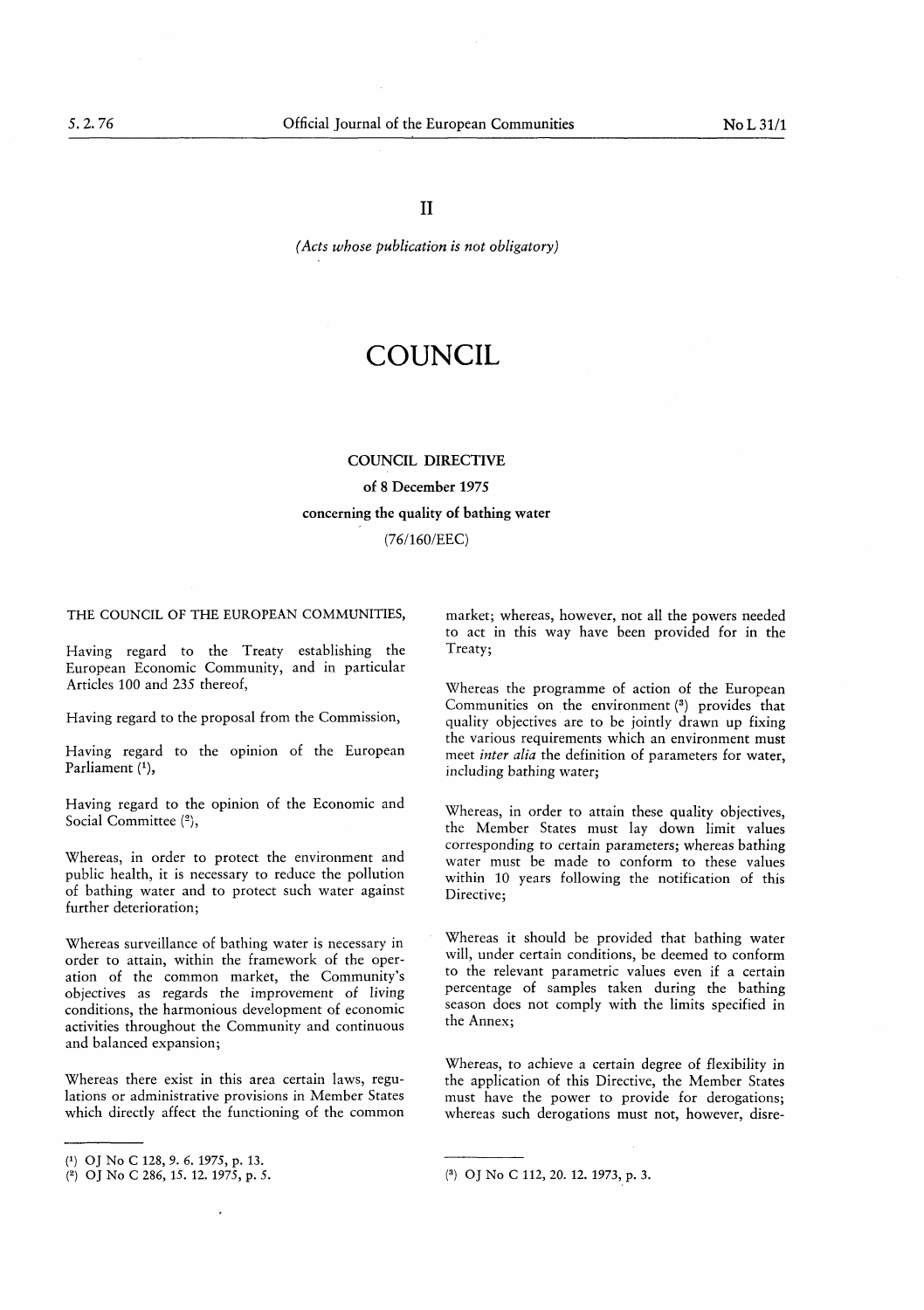gard requirements essential for the protection of Article 3 public health;

Whereas technical progress necessitates rapid adaptation of the technical requirements laid down in the Annex; whereas, in order to facilitate the introduction of the measures required for this purpose, a procedure should be provided for whereby close cooperation would be established between the Member States and the Commission within a Committee on Adaptation to Technical Progress;

Whereas public interest in the environment and in the improvement of its quality is increasing; whereas the public should therefore receive objective information on the quality of bathing water,

### HAS ADOPTED THIS DIRECTIVE:

# Article <sup>1</sup>

1. This Directive concerns the quality of bathing water, with the exception of water intended for therapeutic purposes and water used in swimming pools.

- 2. For the purposes of this Directive:
- (a) 'bathing water' means all running or still fresh waters or parts thereof and sea water, in which:
	- bathing is explicitly authorized by the competent authorities of each member State, or
	- bathing is not prohibited and is traditionally practised by a large number of bathers;
- (b) 'bathing area' means any place where bathing water is found;
- (c) 'bathing season' means the period during which a large number of bathers can be expected, in the light of local custom, and any local rules which may exist concerning bathing and weather conditions.

# Article 2

The physical, chemical and microbiological parameters applicable to bathing water are indicated in the Annex which forms an integral part of this Directive.

1. Member States shall set, for all bathing areas or for each individual bathing area, the values applicable to bathing water for the parameters given in the Annex.

In the case of the parameters for which no values are given in the Annex, Member States may decide not to fix any values pursuant to the first subparagraph, until such time as figures have been determined.

2. The values set pursuant to paragraph 1 may not be less stringent than those given in column I of the Annex.

3. Where values appear in column G of the Annex, whether or not there is a corresponding value in column I of the Annex, Member States shall endeavour, subject to Article 7, to observe them as guidelines.

### Article 4

1. Member States shall take all necessary measures to ensure that, within 10 years following the notification of this Directive, the quality of bathing water conforms to the limit values set in accordance with Article 3.

2. Member States shall ensure that, in bathing areas specially equipped for bathing to be created by the competent authorities of the Member States after the notification of this Directive, the 'I values' laid down in the Annex are observed from the time when bathing is first permitted. However, for bathing areas created during the two years following the notification of this Directive, these values need not be observed until the end of that period.

3. In exceptional circumstances Member States may grant derogations in respect of the 10-year time limit laid down in paragraph 1. Justifications for any such derogations based on plans for the management of water within the area concerned must be communicated to the Commission as soon as possible and not later than six years following the notification of this Directive. The Commission shall examine these justifications in detail and, where necessary, make appropriate proposals concerning them to the Council.

4. As regards sea water in the vicinity of frontiers and water crossing frontiers which affect the quality of the bathing water of another Member State, the consequences for the common quality objectives for bathing areas so affected shall be determined in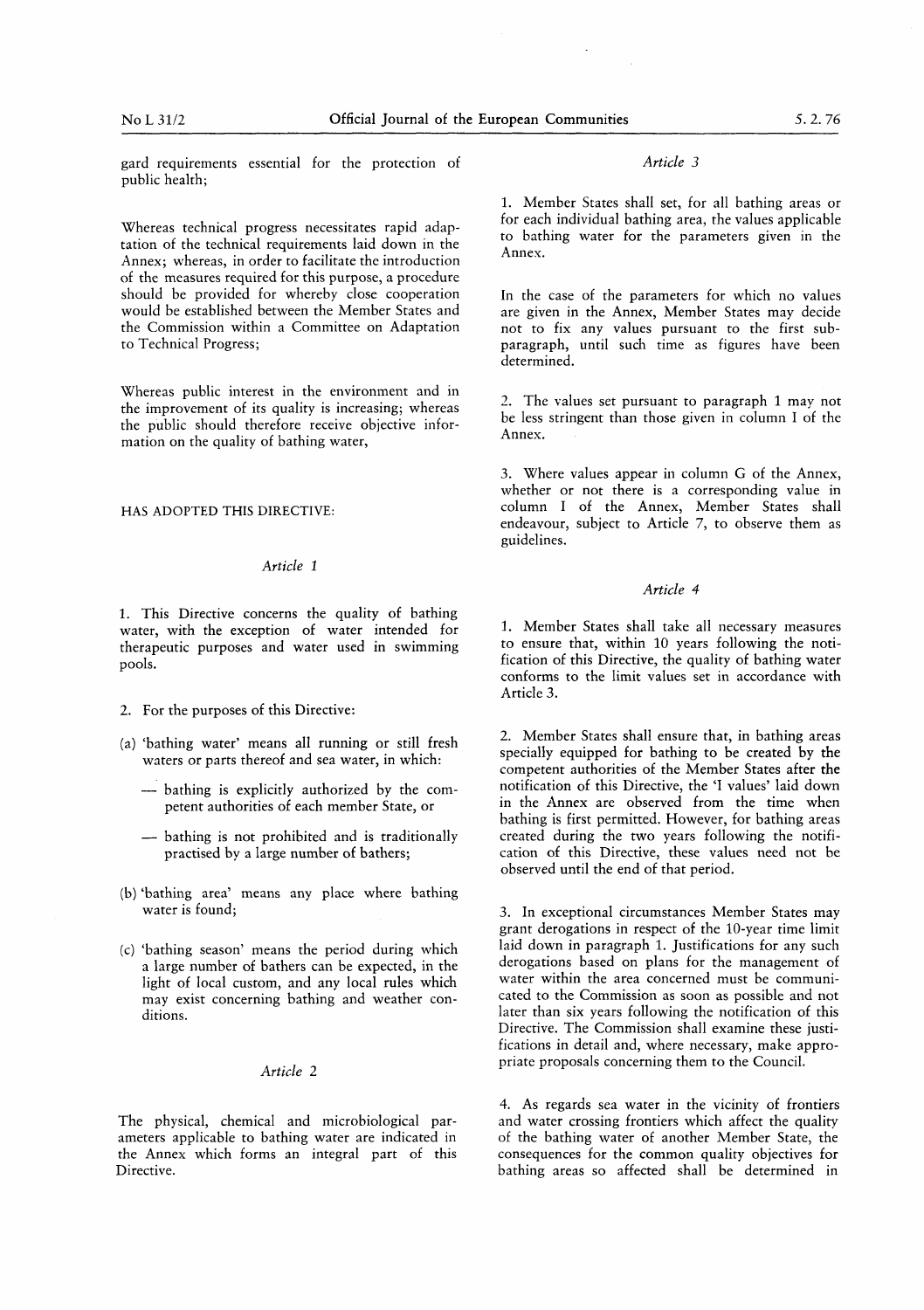collaboration by the riparian Member States concerned.

The Commission may participate in these deliberations.

# Article 5

1. For the purposes of Article 4, bathing water shall be deemed to conform to the relevant parameters:

if samples of that water, taken at the same sampling point and at the intervals specified in the Annex, show that it conforms to the parametric values for the quality of the water concerned, in the case of:

- 95% of the samples for parameters corresponding to those specified in column I of the Annex;
- 90% of the samples in all other cases with the exception of the 'total coliform' and 'faecal coliform' parameters where the percentage may be 80%

and if, in the case of the 5 , 10 or 20% of the samples which do not comply:

- the water does not deviate from the parametric values in question by more than 50% , except for microbiological parameters, pH and dissolved oxygen;
- consecutive water samples taken at statistically suitable intervals do not deviate from the relevant parametric values.

2. Deviations from the values referred to in Article 3 shall not be taken into consideration in the calculation of the percentage referred to in paragraph <sup>1</sup> when they are the result of floods, other natural disasters or abnormal weather conditions.

# Article 6

1. The competent authorities in the Member States shall carry out sampling operations, the minimum frequency of which is laid down in the Annex.

2. Samples should be taken at places where the daily average density of bathers is highest. Samples should preferably be taken 30 cm below the surface of the water except for mineral oil samples which shall be taken at surface level. Sampling should begin two weeks before the start of the bathing season.

3 . Local investigation of the conditions prevailing upstream in the case of fresh running water, and of the ambient conditions in the case of fresh still water and sea water should be carried out scrupulously and repeated periodically in order to obtain geographical and topographical data and to determine the volume and nature of all polluting and potentially polluting discharges and their effects according to the distance from the bathing area.

4. Should inspection by a competent authority or sampling operations reveal that there is a discharge or a probable discharge of substances likely to lower the quality of the bathing water, additional sampling must take place. Such additional sampling must also take place if there are any other grounds for suspecting that there is a decrease in water quality.

5 . Reference methods of analysis for the parameters concerned are set out in the Annex. Laboratories which employ other methods must ensure that the results obtained are equivalent or comparable to those specified in the Annex.

# Article 7

1. Implementation of the measures taken pursuant to this Directive may under no circumstances lead either directly or indirectly to deterioration of the current quality of bathing water.

2. Member States may at any time fix more stringent values for bathing water than those laid down in this Directive.

### Article 8

This Directive may be waived:

- $(a)$  in the case of certain parameters marked  $(0)$  in the Annex, because of exceptional weather or geographical conditions;
- $(b)$  when bathing water undergoes natural enrichment in certain substances causing a deviation from the values prescribed in the Annex.

Natural enrichment means the process whereby, without human intervention, a given body of water receives from the soil certain substances contained therein.

In no case may the exceptions provided for in this Article disregard the requirements essential for public health protection.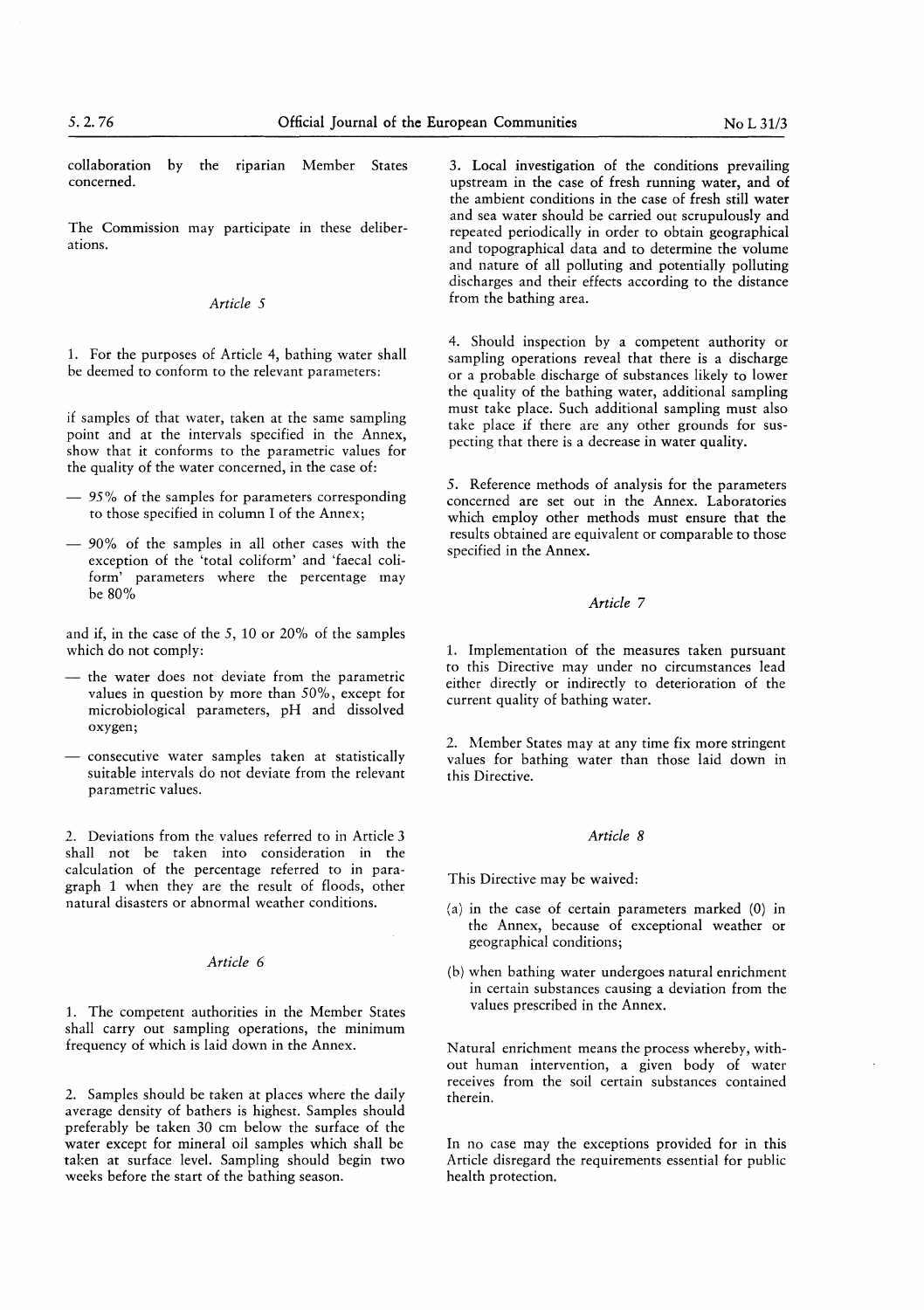Where a Member State waives the provisions of this Directive, it shall forthwith notify the Commission thereof, stating its reasons and the periods anticipated.

#### Article 9

Such amendments as are necessary for adapting this Directive to technical progress shall relate to :

— the methods of analysis

— the G and I parameter values set out in the Annex. Article 12

They shall be adopted in accordance with the procedure laid down in Article 11.

# Article 10

<sup>1</sup> . A Committee on Adaptation to Technical Progress (hereinafter called 'the committee') is hereby set up. It shall consist of representatives of the Member States and be chaired by a representative of the Commission.

2. The committee shall draw up its own rules of procedure.

# Article 11

1. Where the procedure laid down in this Article is to be followed, matters shall be referred to the committee by the chairman, either on his own initiative or at the request of the representative of a Member State.

2. The representative of the Commission shall submit to the committee a draft of the measures to be adopted. The committee shall deliver its opinion on the draft within a time limit set by the chairman having regard to the urgency of the matter. Opinions shall be adopted by a majority of 41 votes, the votes of the Member States being weighted as provided in Article 148 (2) of the Treaty. The chairman shall not vote.

3. (a) The Commission shall adopt the measures envisaged where they are in accordance with the opinion of the committee.

- (b) Where the measures envisaged are not in accordance with the opinion of the committee, or if no opinion is adopted, the Commission shall without delay propose to the Council the measures to be adopted. The Council shall act by a qualified majority.
- ( c) If, within three months of the proposal being submitted to it, the Council has not acted, the proposed measures shall be adopted by the Commission.

1. Member States shall bring into force the laws, regulations and administrative provisions necessary to comply with this Directive within two years of its notification. They shall forthwith inform the Commission thereof.

2. Member States will communicate to the Commission the texts of the main provisions of national law which they adopt in the field covered by this Directive.

# Article 13

Member States shall, four years following the notification of this Directive and at regular intervals thereafter, submit a comprehensive report to the Commission on their bathing water and the most significant characteristics thereof.

After prior consent has been obtained from the Member State concerned the Commission may publish the information obtained.

### Article 14

This Directive is addressed to the Member States.

Done at Brussels, 8 December 1975.

For the Council The President M. PEDINI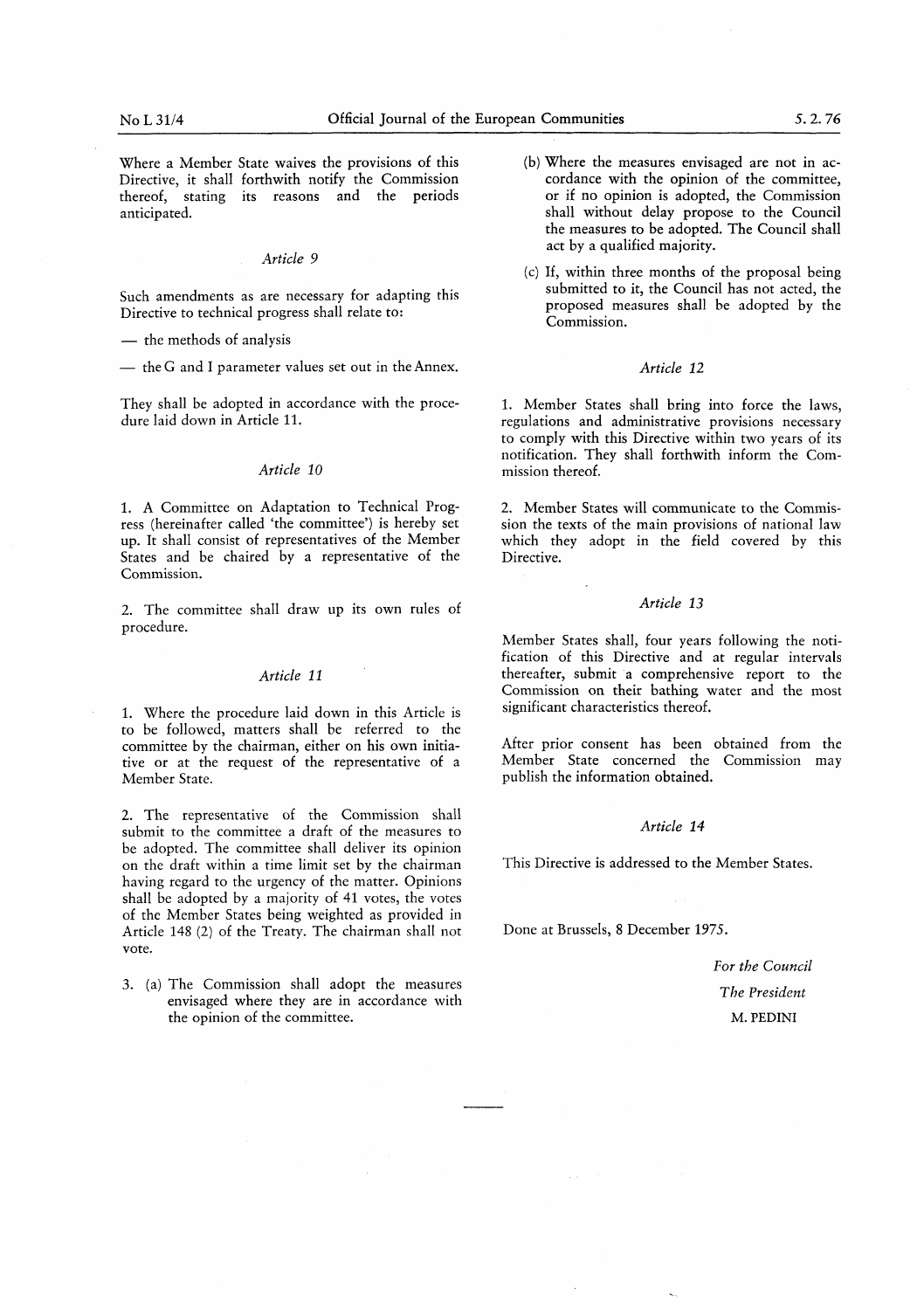$\ddot{\phantom{0}}$ 

# ANNEX

# QUALITY REQUIREMENTS FOR BATHING WATER

|                | Parameters                          | G   | $\mathbf{I}$                           | Minimum<br>sampling<br>frequency | Method of analysis and inspection                                                                                                                                                                                                                                                                                                                                                                                                                                                                        |
|----------------|-------------------------------------|-----|----------------------------------------|----------------------------------|----------------------------------------------------------------------------------------------------------------------------------------------------------------------------------------------------------------------------------------------------------------------------------------------------------------------------------------------------------------------------------------------------------------------------------------------------------------------------------------------------------|
|                | Microbiological:                    |     |                                        |                                  |                                                                                                                                                                                                                                                                                                                                                                                                                                                                                                          |
| $\mathbf{1}$   | Total coliforms<br>$/100$ ml        | 500 | 10 000                                 | Fortnightly<br>(1)               | Fermentation in multiple tubes. Sub-<br>culturing of the positive tubes on a<br>confirmation medium. Count according<br>to MPN (most probable number) or<br>membrane filtration and culture on an<br>appropriate medium such as Tergitol<br>lactose agar, endo agar, 0.4% Teepol<br>broth, subculturing and identification of<br>the suspect colonies.<br>In the case of 1 and 2, the incubation<br>temperature is variable according to<br>whether total or faecal coliforms are<br>being investigated. |
| $\overline{2}$ | Faecal coliforms<br>$/100$ ml       | 100 | 2 0 0 0                                | Fortnightly<br>(1)               |                                                                                                                                                                                                                                                                                                                                                                                                                                                                                                          |
| 3              | Faecal<br>$/100$ ml<br>streptococci | 100 |                                        | (2)                              | Litsky method. Count according to<br>MPN (most probable number) or filtration<br>on membrane. Culture on an appropriate<br>medium.                                                                                                                                                                                                                                                                                                                                                                       |
| 4              | /1 litre<br>Salmonella              |     | 0                                      | (2)                              | Concentration by membrane filtration.<br>Inoculation on a standard medium.<br>Enrichment - subculturing on isolating<br>agar - identification.                                                                                                                                                                                                                                                                                                                                                           |
| 5              | Entero<br>PFU/10 litres<br>viruses  |     | 0                                      | (2)                              | Concentrating by filtration, flocculation<br>or centrifuging and confirmation.                                                                                                                                                                                                                                                                                                                                                                                                                           |
|                | Physico-chemical:                   |     |                                        |                                  |                                                                                                                                                                                                                                                                                                                                                                                                                                                                                                          |
| 6              | pH                                  |     | 6 to 9 (0)                             | (2)                              | Electrometry with calibration at pH 7<br>and $9$ .                                                                                                                                                                                                                                                                                                                                                                                                                                                       |
| $\overline{7}$ | Colour                              |     | No abnormal<br>change in<br>colour (0) | Fortnightly<br>(1)               | Visual inspection or photometry with<br>standards on the Pt.Co scale.                                                                                                                                                                                                                                                                                                                                                                                                                                    |
|                |                                     |     |                                        | (2)                              |                                                                                                                                                                                                                                                                                                                                                                                                                                                                                                          |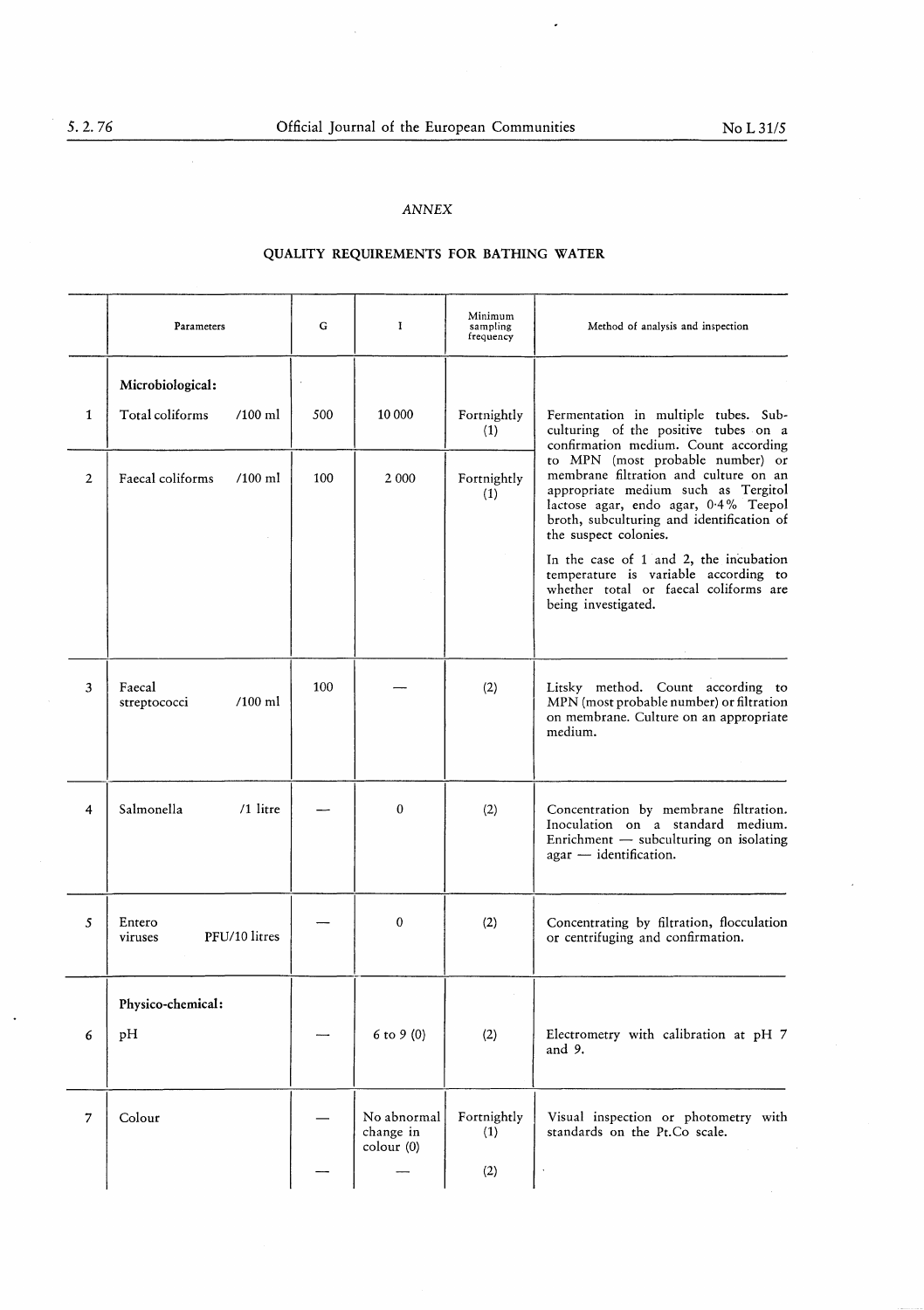|    | Parameters                                                                                                                                                                          | G            | I                                                                       | Minimum<br>sampling<br>frequency | Method of analysis and inspection                                                                                                      |
|----|-------------------------------------------------------------------------------------------------------------------------------------------------------------------------------------|--------------|-------------------------------------------------------------------------|----------------------------------|----------------------------------------------------------------------------------------------------------------------------------------|
| 8  | Mineral oils<br>mg/litre                                                                                                                                                            |              | No film<br>visible on the<br>surface of<br>the water<br>and no<br>odour | Fortnightly<br>(1)               | Visual and olfactory inspection or<br>extraction using an adequate volume<br>and weighing the dry residue.                             |
|    |                                                                                                                                                                                     | $\leq 0.3$   |                                                                         | (2)                              |                                                                                                                                        |
| 9  | Surface-active<br>mg/litre<br>substances<br>(lauryl-<br>reacting with<br>sulfate)<br>methylene blue                                                                                 |              | No lasting<br>foam                                                      | Fortnightly<br>(1)               | Visual inspection or absorption spectro-<br>photometry with methylene blue.                                                            |
|    |                                                                                                                                                                                     | $\leq 0.3$   |                                                                         | (2)                              |                                                                                                                                        |
| 10 | Phenols<br>mg/litre<br>(phenol indices)<br>$C_6H_6OH$                                                                                                                               | $\leq 0.005$ | No specific<br>odour<br>$\leq 0.05$                                     | Fortnightly<br>(1)<br>(2)        | Verification of the absence of specific<br>odour due to phenol or absorption<br>spectrophotometry 4-aminoantipyrine<br>(4 AAP) method. |
|    |                                                                                                                                                                                     |              |                                                                         |                                  |                                                                                                                                        |
| 11 | Transparency<br>m                                                                                                                                                                   | 2            | 1(0)                                                                    | Fortnightly<br>(1)               | Secchi's disc.                                                                                                                         |
| 12 | Dissolved oxygen<br>$%$ saturation $O2$                                                                                                                                             | 80 to 120    |                                                                         | (2)                              | Winkler's method or electrometric method<br>(oxygen meter).                                                                            |
| 13 | Tarry residues and<br>floating materials such<br>as wood, plastic<br>articles, bottles,<br>containers of glass,<br>plastic, rubber or<br>any other substance.<br>Waste or splinters | Absence      |                                                                         | Fortnightly<br>(1)               | Visual inspection.                                                                                                                     |
| 14 | Ammonia<br>mg/litre NH <sub>4</sub>                                                                                                                                                 |              |                                                                         | (3)                              | Absorption spectrophotometry, Nessler's<br>method, or indophenol blue method.                                                          |
| 15 | Nitrogen Kjeldahl<br>mg/litre N                                                                                                                                                     |              |                                                                         | (3)                              | Kjeldahl method.                                                                                                                       |
| 16 | Other substances regarded<br>as indications of pollution<br>Pesticides<br>mg/litre<br>(parathion, HCH,<br>dieldrin)                                                                 |              |                                                                         | (2)                              | Extraction with appropriate solvents and<br>chromatographic determination                                                              |